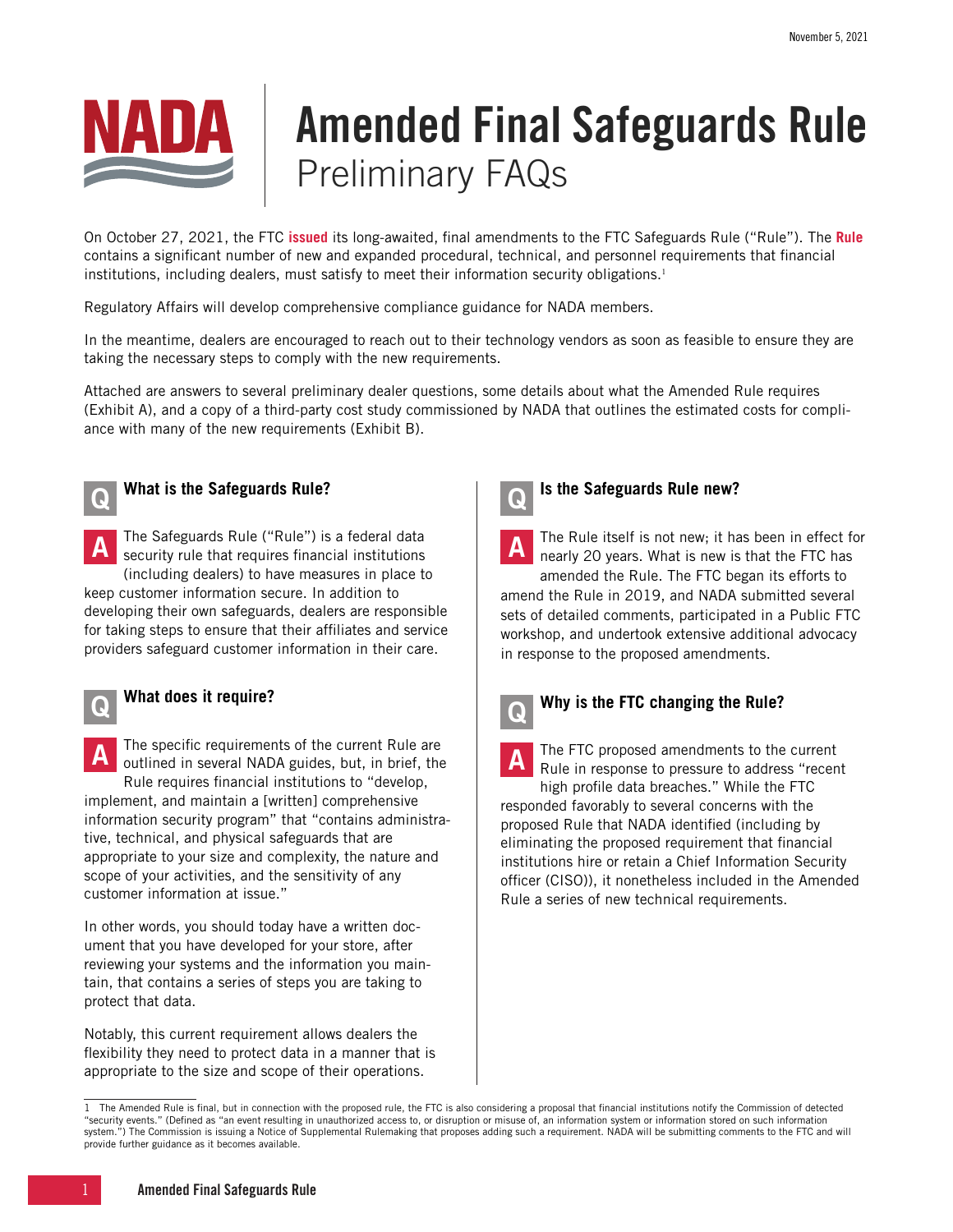### Q **What has changed?**

**A** Some of the specific changes are listed in<br>A Appendix A below but, broadly speaking, the Amended Rule modifies the current flexible approach to data security by mandating a list of requirements that all financial institutions (including dealers) must meet, regardless of their size, systems, or the types or scope of data they maintain.

This means that for a dealer to comply with the Amended Rule, the dealer must take each of the steps and actions outlined in the Amended Rule—without any determination as to the security benefit of those actions.

In addition, dealers must ensure that any of their vendors that access any customer data must also comply with these same requirements, and dealers must audit them for compliance. If a dealer is unable to do so, the FTC has said that the dealer may no longer engage that vendor.



#### Q **When is this effective?**

**A** Dealers, and all of their service providers that access any customer data, will have one year from the Amended Rule's publication in the Federal Register (which is expected shortly) to comply with the majority of the new requirements.

Some of the changes in the Amended Rule take effect 30 days after publication. Although the Commission notes that "These remaining requirements largely mirror[] the requirements of the existing Rule." However, as dealer action may be necessary on several of these changes in the next 30 days, dealers should consult with their counsel to ensure compliance with the current rule and any such changes.

The sections that require compliance within 30 days are:

- $314.4(b)(2)$ —additional periodic risk assessments;<sup>2</sup>
- 314.4(d)(1)—regularly test or monitor effectiveness of the safeguards key controls, systems, or procedures;
- $314.4(f)(1)$  and  $(2)$ —overseeing service providers by: (1) taking reasonable steps to select and retain, and (2) requiring specific contract terms, and;
- 314.4(g)—Evaluate and adjust your information security program in light of the results of the testing and monitoring required by paragraph (d).



### Q **Are there any exceptions?**

**A** There is an exception to many of the new require-<br>ments within the Amended Rule for any entity that maintains 5,000 or fewer customer records. We

believe that few, if any, dealers will be able to take advantage of this exception. However, dealers should consult with their vendors and professional advisors concerning this exception as well as the other aspects of the new requirements.

### Q **What about my OEM?**

There is no exception—and never has been—for your relationship with your OEM. Any programs you participate in, or services you obtain from your

OEM, must comply with the requirements of the Safeguards Rule to the extent customer data is shared.



### Q **Will this be expensive for dealers?**

A There is no clear answer to that question, but the new requirements are certainly extensive, compli-

cated, and for many dealers will add significant costs. Note that during the time the FTC was considering the proposed rule, NADA submitted the results of an independent third-party cost study, conducted by an experiences IT services firm, that detailed the estimated costs to comply with many of the new requirements for the average sized dealership. A summary of that study is attached at Exhibit B. Importantly, several of the requirements outlined therein have been clarified or amended, or do not appear in the Amended Rule. We are hopeful that only a very few dealers will face all of these costs (as many dealers already meet some of the new requirements), and we certainly hope and expect that the market will provide efficiencies that do not exist today. However, that summary provides an estimate of what many dealers will be facing in terms of potential additional costs to comply with the Amended Rule.

*Nothing in this FAQ document or the accompanying Exhibits is intended as legal advice. Dealers must consult with their attorney or other professional advisors regarding their own facts and circumstances, and application of the Amended Safeguards Rule to their operations. This document is only an overview of one federal regulatory requirement in this area and does not address state or local law in any way.*

<sup>2</sup> This is the only "new" requirement not expressly found in the current Rule.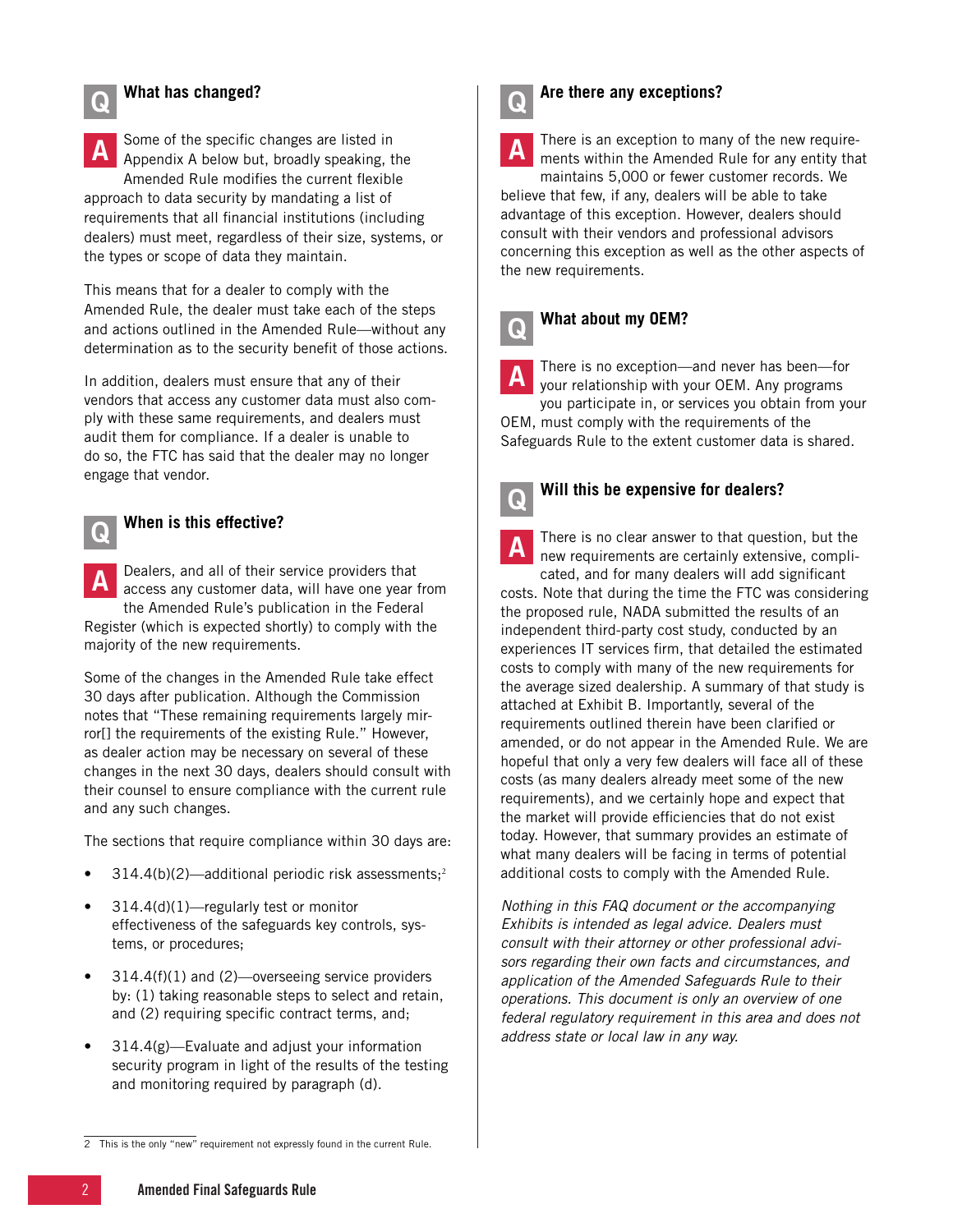### **APPENDIX A**

#### **Overview of Changes in the Amended Rule**

The following is a brief overview of the primary new requirements dealers<sup>3</sup> must undertake pursuant to the Amended Safeguards Rule. Each of these raise a number of complicated and multi-faceted implementation questions, answers to which will need to be developed in more comprehensive guidance. In addition, the Amended Rule makes a number of material changes to the definitions used in the Safeguards Rule, as well as the scope of the Rule itself that will also require further analysis and guidance. With those and other caveats in mind, below are several of the more material changes likely to require action by many dealers (and their vendors) pursuant to the Amended Rule.

### 1 **Appointment of a "Qualified Employee"**

Currently, dealers must designate an "employee or employees to coordinate your information security program."

The Amended Rule instead requires dealers to designate "a qualified individual responsible for overseeing and implementing your information security program and enforcing your information security program."

The proposal initially required the appointment of a Chief Information Security Officer (CISO). This is one area where the FTC made an important change, noting that the "qualified" employee does not need to be a CISO.

#### 2 **Requirement to undertake a written "Risk Assessment"**

The Amended Rule requires that a new written document—a "risk assessment"—be drafted, and that it must contain and address certain areas of risk at the financial institution.

The Rule currently requires dealers to undertake a risk assessment. What has changed is that this risk assessment must now be in writing, and it must address specific additional issues and areas of risk. The Amended Rule also requires additional periodically performed risk assessments.



### 3 **Implementation of "Access Controls"**

The Amended Rule requires dealers to "place access controls on information systems, including controls to authenticate and permit access only to authorized individuals to protect against the unauthorized acquisition of customer information and to periodically review such access controls."



#### 4 **Undertake a required data and systems inventory**

The Amended Rule requires dealers to "[i]dentify and manage the data, personnel, devices, systems, and facilities that enable [the financial institution] to achieve business purposes in accordance with their relative importance to business objectives and [the financial institution's] risk strategy."



### 5 **Data Encryption Requirement**

The Amended Rule requires dealers to "encrypt all customer information, both in transit over external networks and at rest."

This requirement also extends to all dealer vendors and others with access to dealership customer data.

6 **Requirement to Adopt Secure Development Practices and Assess Externally Developed Applications**

The Amended Rule requires dealers to "[a]dopt secure development practices for in-house developed applications utilized" for "transmitting, accessing, or storing customer information" and requires "procedures for evaluating, assessing, or testing the security of externally developed applications [financial institutions] utilize to transmit, access, or store customer information."



#### 7 **Multi-Factor Authentication**

The Amended Rule requires dealers to "[i]mplement multi-factor authentication for any individual accessing any information system, unless your Qualified Individual has approved in writing the use of reasonably equivalent or more secure access controls."

Again, this requirement applies equally to service providers that house or access dealership data or systems.

<sup>3</sup> The term "dealers" is used for convenience rather than restating "all financial institutions, including dealers". Each of these duties applies to all "financial institutions," including dealers.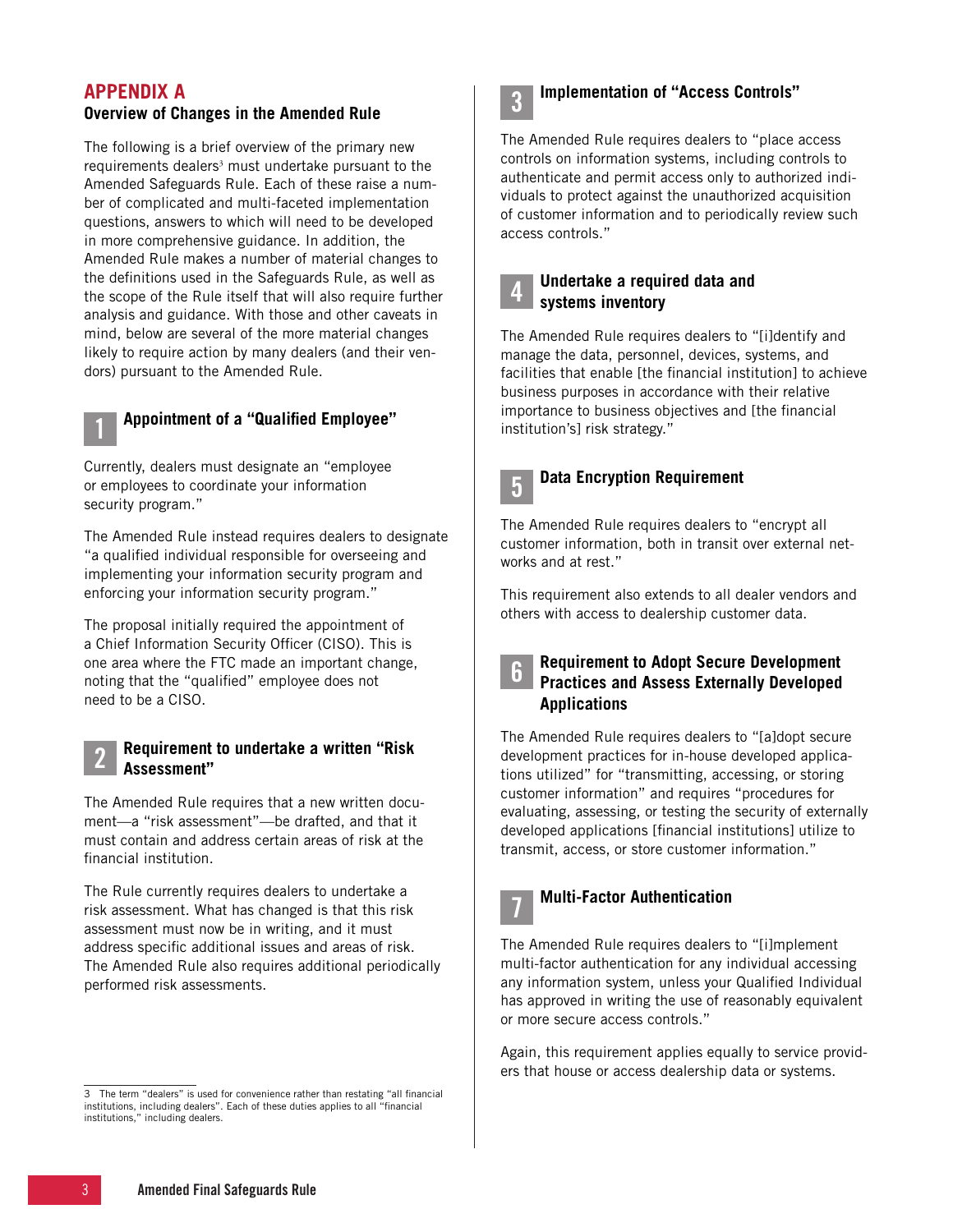

### 8 **Systems Monitoring and Logging**

The Amended Rule requires dealers to " Implement policies, procedures and controls designed to monitor and log the activity of authorized users and detect unauthorized access or use of, or tampering with, customer information by such users."

#### 9 **Development of Secure Data Disposal Procedures**

The Amended Rule requires dealers to "Develop, implement, and maintain procedures for the secure disposal of customer information in any format no later than two years after the last date the information is used in connection with the provision of a product or service to the customer to which it relates, unless such information is necessary for business operations or for other legitimate business purposes, is otherwise required to be retained by law or regulation, or where targeted disposal is not reasonably feasible due to the manner in which the information is maintained."



### 10 **Required Change Management Procedures**

The Amended Rule requires dealers to "to adopt procedures for change management" which "govern the addition, removal, or modification of elements of an information system."

### 11 **Required Unauthorized Activity Monitoring**

The Amended Rule requires dealers to implement policies and procedures designed "to monitor the activity of authorized users and detect unauthorized access or use of, or tampering with, customer information by such users."

#### 12 **Required Intrusion Detection and Vulnerability Testing**

The Amended Rule requires dealers to "Regularly test or otherwise monitor the effectiveness of the safeguards' key controls, systems, and procedures, including those to detect actual and attempted attacks on, or intrusions into, information systems."

|--|

#### 13 **Series of new requirements to ensure that personnel are able to enact the information Security program**

The Amended Rule also includes a series of requirements intended to ensure that the dealer has the appropriate personnel to adequately protect and secure data and that those personnel are able and qualified to enact the dealership's security program. These include:

#### **• General employee training**

The Amended Rule requires dealers to "provide their personnel with "security awareness training that is updated to reflect risks identified by the risk assessment."

- **• The use of qualified information security personnel** The Amended Rule requires dealers to "[u]tiliz[e] qualified information security personnel," employed either by them or by affiliates or service providers, "sufficient to manage [their] information security risks and to perform or oversee the information security program."
- **• Specific training for information security personnel** The Amended Rule requires dealers to "[p]rovid[e] information security personnel with security updates and training sufficient to address relevant security risks."

This requirement is separate and in addition to the "general training" requirement above.

**• Verification that security personnel are taking steps to maintain current knowledge on security issues** Finally, under this section, the Amended Rule requires dealers to ""[v]erify[ ] that key information security personnel take steps to maintain current knowledge of changing information security threats and countermeasures."

The FTC states that "[t]his requirement was intended to complement the proposed requirement regarding ongoing training of data security personnel, by requiring verification that such training has taken place."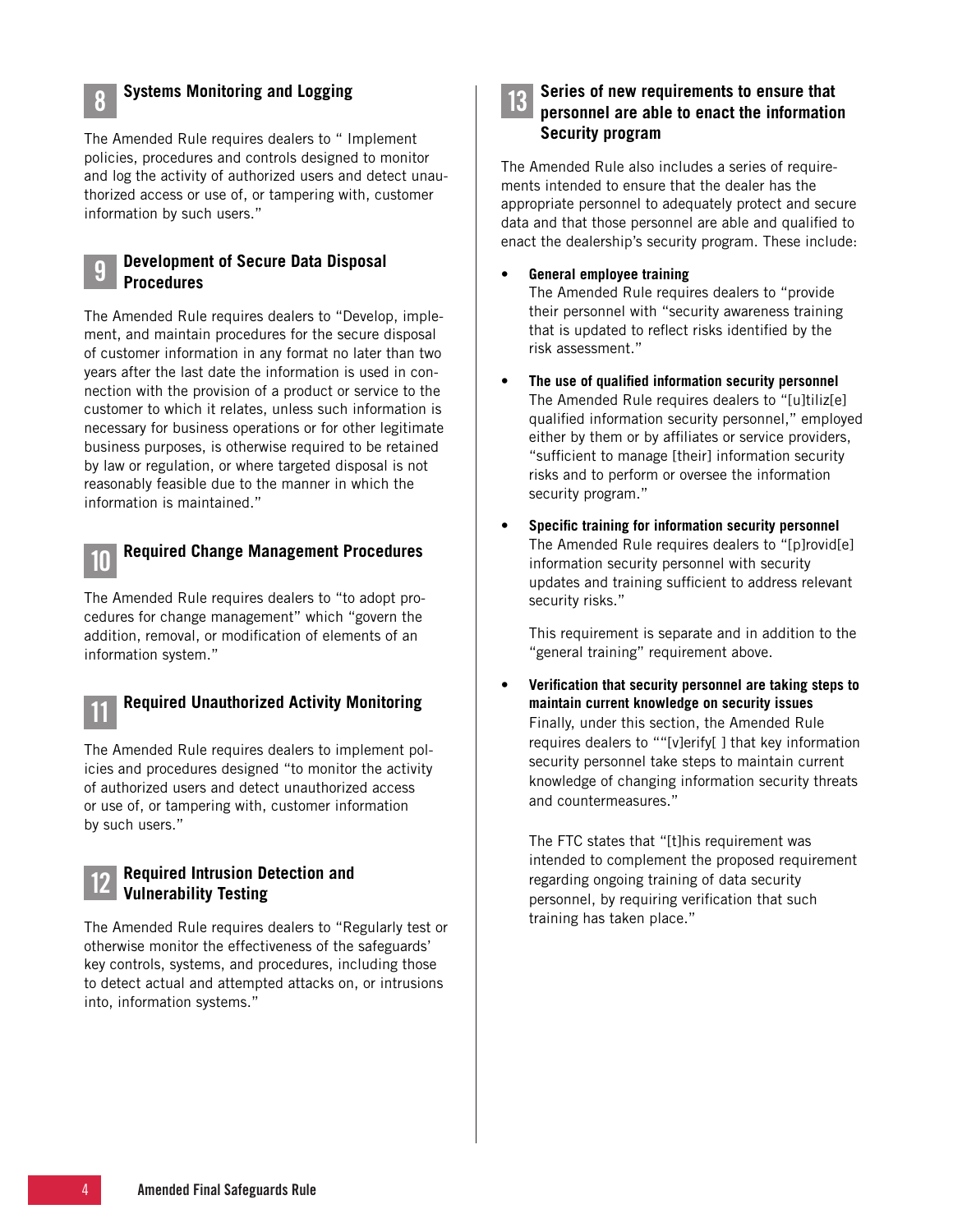

### 14 **Overseeing and Monitoring Service Providers**

The Amended Rule also requires dealers to "Oversee service providers, by:

- Taking reasonable steps to select and retain service providers that are capable of maintaining appropriate safeguards for the customer information at issue;
- Requiring service providers by contract to implement and maintain such safeguards; and
- Periodically assessing service providers based on the risk they present and the continued adequacy of their safeguards."

This requirement is similar to existing requirements regarding service providers, except that it also expressly contains a requirement to monitor and assess service providers after the onboarding stage. This will likely include audits and other formal and documentable assessment steps.



## 15 **Required written incident response plan**

The Amended Rule requires dealers to adopt a written incident response plan that specifically addresses:

- the goals of the plan;
- the internal processes for responding to a security event;
- the definition of clear roles, responsibilities, and levels of decision-making authority;
- external and internal communications and information sharing;
- identification of requirements for the remediation of any identified weaknesses in information systems and associated controls;
- documentation and reporting regarding security events and related incident response activities; and
- the evaluation and revision as necessary of the incident response plan following a security event.



### 16 **Required annual written report to the Board**

The Amended Rule requires dealers to "Require your Qualified Individual to report in writing, regularly and at least annually, to your board of directors or equivalent governing body."

This report must cover specific delineated areas, including:

- the overall status of the information security program and the dealer's compliance with the Safeguards Rule, and
- material matters related to the information security program, addressing issues such as risk assessment, risk management and control decisions, service provider arrangements, results of testing, security events or violations and management's responses thereto, and recommendations for changes in the information security program.